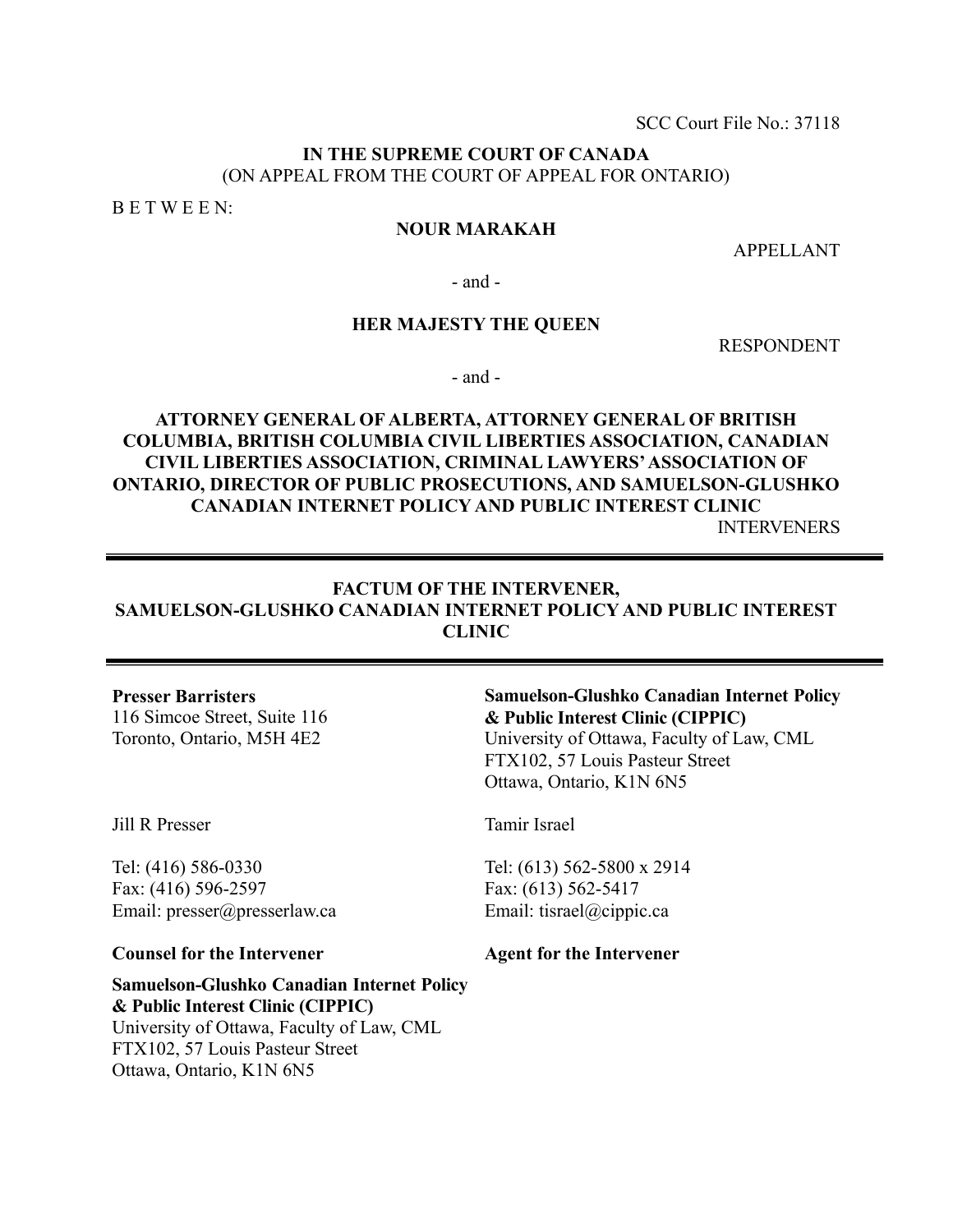Tamir Israel

Tel: (613) 562-5800 x 2914 Fax: (613) 562-5417 Email: tisrael@cippic.ca

# **Counsel for the Intervener**

# **TO: THE REGISTRAR**

| <b>COPY TO:</b> | Cooper, Sandler, Shime & Bergman LLP | <b>Supreme Advocacy LLP</b> |  |
|-----------------|--------------------------------------|-----------------------------|--|
|                 | Suite 1900, 439 University Avenue    | 340 Gilmour St, Suite 100   |  |
|                 | Toronto, ON, M5G 1Y8                 | Ottawa, ON, K2P 0R3         |  |
|                 | Mark J. Sandler                      | Eugene Meehan, Q.C.         |  |

Wayne A. Cunningham Tel: (416) 585-1716

Fax: (416) 408-2372 Email: msandler@criminal-lawyers.ca

#### **Counsel for the Appellant, Nour Marakah**

**AND TO: Attorney General of Ontario** 720 Bay Street,  $10^{th}$  Floor Toronto, ON, M7A 2S9

Randy Schwartz

Tel: (416) 326-4586 Fax: (416) 326-4656 Email: Randy.Schwartz@ontario.ca

**Counsel for the Respondent, Her Majesty Agent for the Respondent, Her Majesty the Queen Queen** 

**AND TO: Attorney General of British Columbia**  3<sup>rd</sup> Floor, 940 Blanshard Street Victoria, BC, V8W 3E6

Daniel M. Scanlan

Tel: (250) 387-0284 Fax: (250) 387-4262

# **Agent for the Appellant, Nour Marakah Burke-Robertson**

Email: emeehan@supremeadvocacy.ca

441 MacLaren Street, Suite 200 Ottawa, ON, K2P 2H3

Robert E. Houston, Q.C.

Tel: (613) 695-8855 Fax: (613) 695-8580

Tel: (613) 236-9665 Fax: (613) 235-4430 Email: rhouston@burkerobertson.com

**Burke-Robertson**  441 MacLaren Street, Suite 200 Ottawa, ON, K2P 2H3

Robert E. Houston, Q.C.

Tel: (613) 236-9665 Fax: (613) 235-4430 Email: rhouston@burkerobertson.com

#### **Counsel for the Intervener, Attorney General of British Columbia Agent for the Intervener, Attorney General of British Columbia**

**AND TO: Ursel Phillips Fellows Hopkinson LLP**  555 Richmond Street West, Suite 1200 **Supreme Advocacy LLP**  340 Gilmour St, Suite 100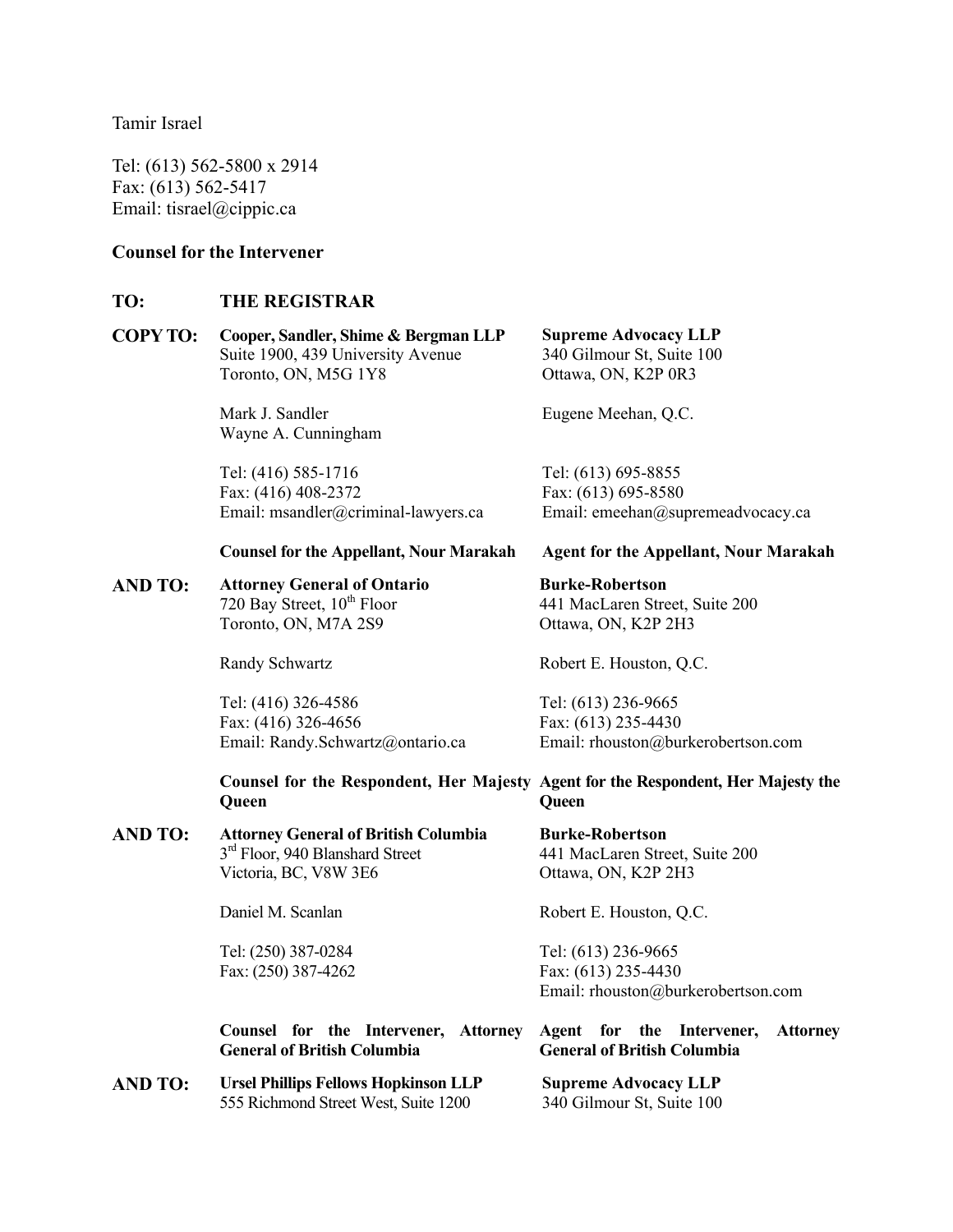Toronto, ON, M5V 3B1

Susan M. Chapman Naomi Greckol-Herlich

Tel: (416) 969-3061 Fax: (416) 968-0325 Email: schapman@upfhlaw.ca

**Counsel for the Intervener, Criminal Lawyers' Association of Ontario** 

# **AND TO: Attorney General of Alberta**  $3<sup>rd</sup>$  Floor, 9833-109 Street Edmonton, AB, T5K 2E8

Maureen McGuire

Tel: (780) 422-5402 Fax: (780) 422-1106 Email: maureen.mcguire@gov.ab.ca

#### **Counsel for the Intervener, Attorney General of Alberta**

#### **AND TO: Stockwoods LLP**

Toronto-Dominion Centre 77 King Street West, Suite 4130 Toronto, ON, M5K 1H1

Nader R. Hasan Gerald Chan

Tel: (416) 593-7200 Fax: (416) 593-9345 Email: naderh@stockwoods.ca

**Counsel for the Intervener, British Columbia Civil Liberties Association** 

**AND TO: Public Prosecution Service of Canada**  130 King Street West Suite 3400, Box 36 Toronto, ON, M5X 1K6

Nicholas E. Devlin

Tel: (416) 952-6213 Fax: (416) 952-2116 Email: nick.devlin@ppsc-sppc.gc.ca Ottawa, ON, K2P 0R3

Marie-France Major

Tel: (613) 695-8855 Fax: (613) 695-8580 Email: mfmajor@supremeadvocacy.ca

**Agent for the Intervener, Criminal Lawyers' Association of Ontario** 

> **Gowling WLG (Canada) LLP** 160 Elgin Street, Suite 2600 Ottawa, ON, K1P 1C3

D. Lynne Watt

Tel: (613) 786-8695 Fax: (613) 788-3509 Email: lynne.watt@gowlingwlg.com

# **Agent for the Intervener, Attorney General of Alberta**

**Power Law** 130 Albert Street, Suite 1103 Ottawa, ON, K1P 5G4

David Taylor

Tel: (613) 702-5563 Fax: (613) 702-5563 Email: dtaylor@powerlaw.ca

#### **Agent for the Intervener, British Columbia Civil Liberties Association**

**Director of Public Prosecutions of Canada**  160 Elgin Street,  $12<sup>th</sup>$  Floor Ottawa, ON, K1A 0H8

François Lacasse

Tel: (613) 957-4770 Fax: (613) 941-7865 Email: francois.lacasse@ppsc-sppc.gc.ca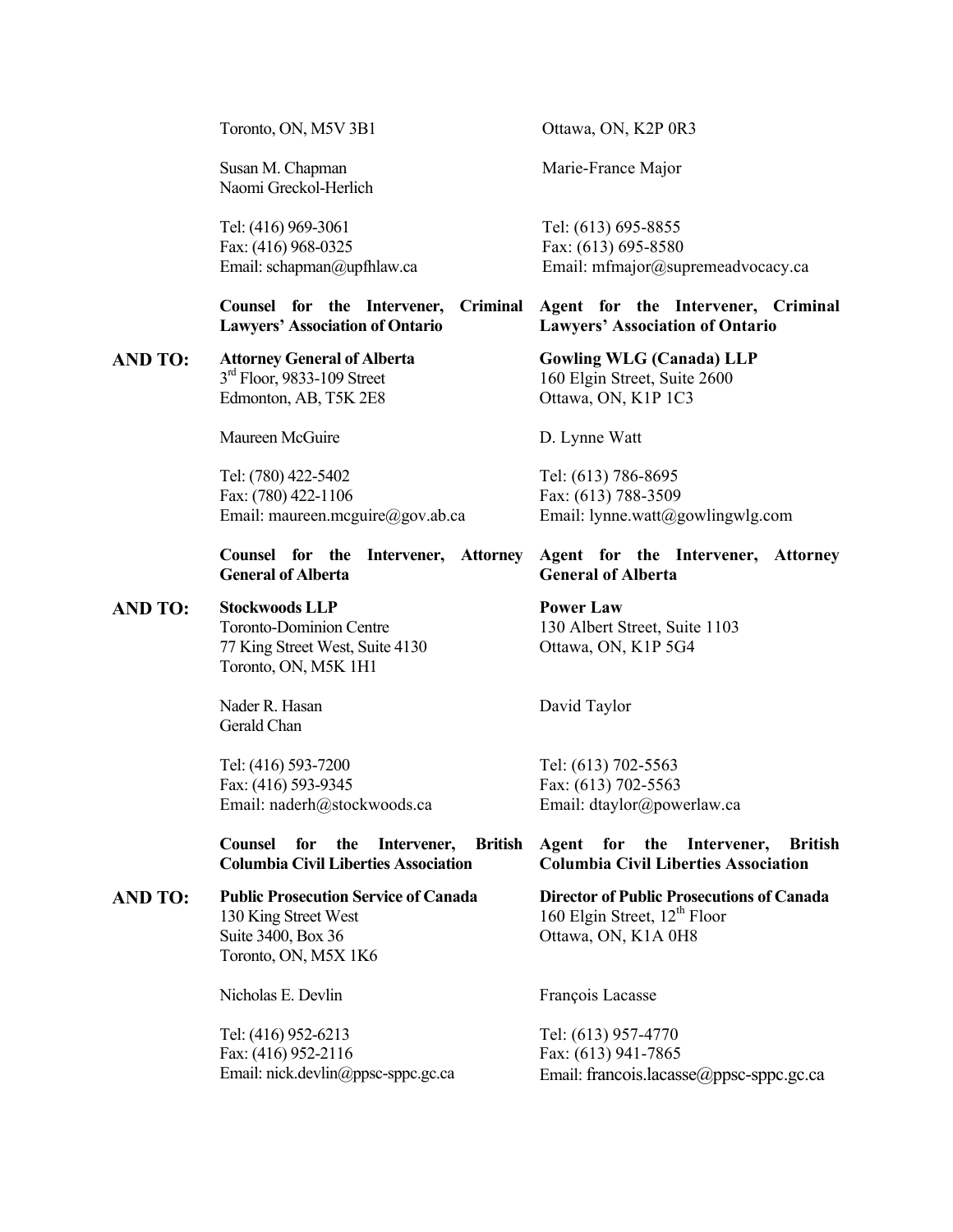**Public Prosecutions** 

**AND TO: McCarthy Tétrault LLP**  Toronto Dominion Bank Tower Box 48, Suite 5300 Toronto, ON, M5K 1E6

> Christine Lonsdale Charlotte-Anne Malischewski

Tel: (416) 601-8019 Fax: (416) 868-0673 Email: clonsdale@mccarthy.ca

**Counsel for the Intervener, Director of Agent for the Intervener, Director of Public Prosecutions** 

> **Conway Baxter Wilson LLP**  400-411 Roosevelt Avenue Ottawa, ON, K2A 3X9

Colin S. Baxter

Tel: (613) 780-2012 Fax: (613) 688-0271 Email: cbaxter@conway.pro

**Liberties Association** 

**Counsel for the Intervener, Canadian Civil Agent for the Intervener, Canadian Civil Liberties Association**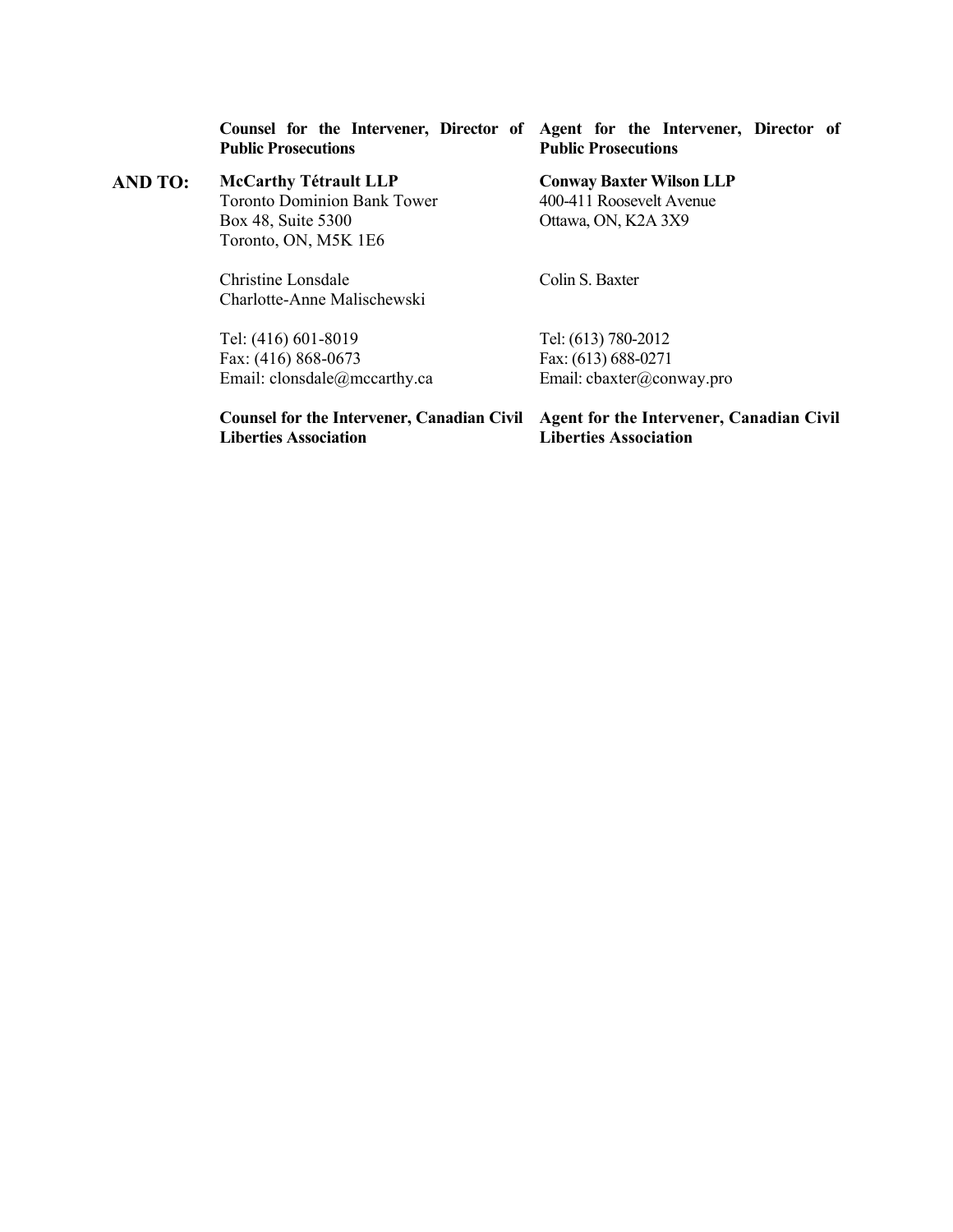# **TABLE OF CONTENTS**

**Page** 

| B. Normative analysis recognizes privacy in text-based communications3                                                                                                                 |  |
|----------------------------------------------------------------------------------------------------------------------------------------------------------------------------------------|--|
| Identifying the subject matter of the search: text-based communications broadly3<br>(i)<br>(ii) Nature of the potentially compromised privacy interest: deeply private communications4 |  |
|                                                                                                                                                                                        |  |
|                                                                                                                                                                                        |  |
|                                                                                                                                                                                        |  |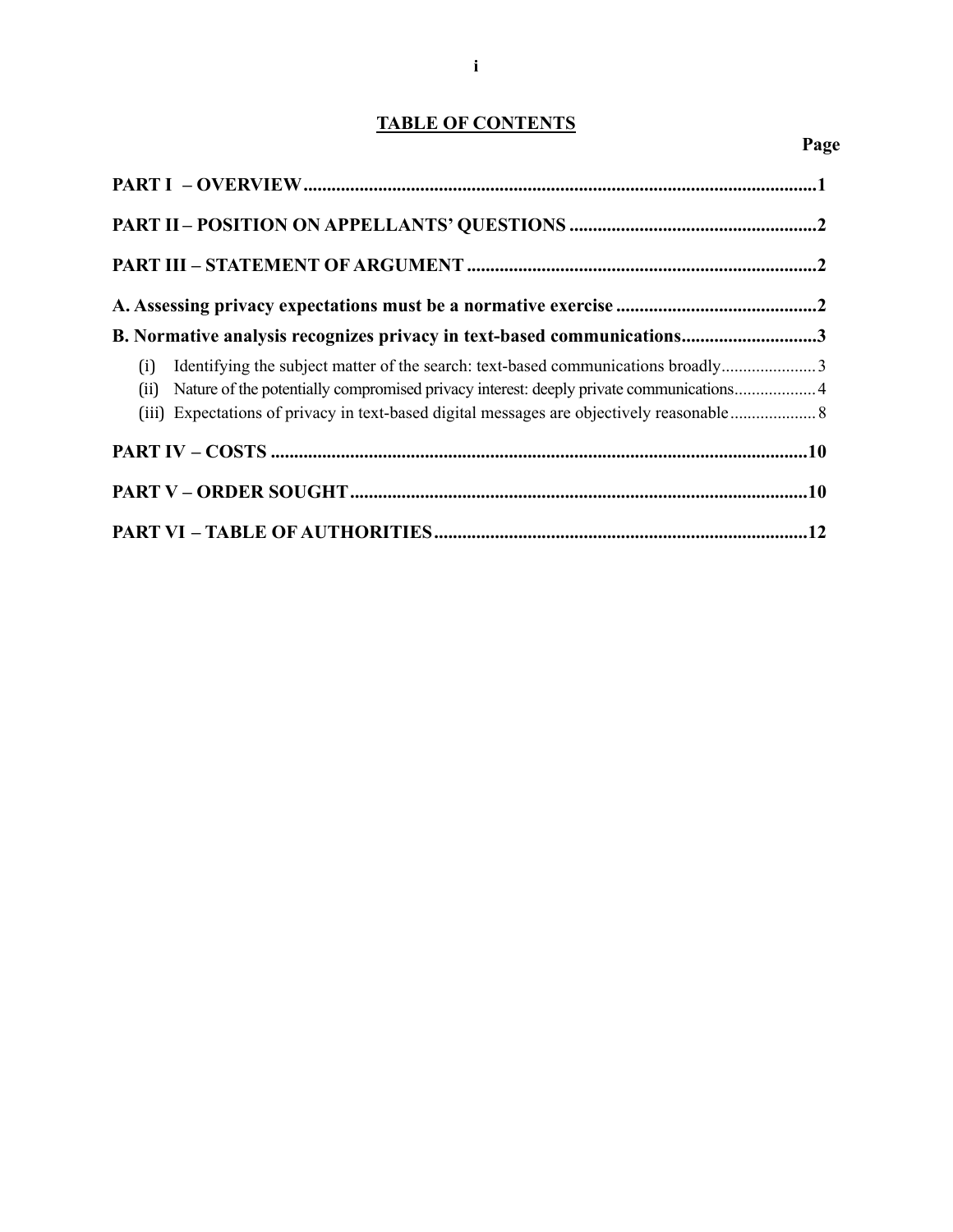#### **PART I – OVERVIEW**

- 1. We are at a determinative moment for Canadians' right to privacy. Breakthroughs in computing and communication technology have dramatically changed how we live our day-to-day lives. This appeal raises issues of great importance relating to the need to ensure that privacy protections are not outstripped by technical evolutions in communications. Specifically at issue is whether senders of text messages have a reasonable expectation of privacy in the messages they send, even once those messages are under the control of recipients. This issue has serious implications for the privacy of text messages and other forms of online and digital information exchanges. Text-based digital forms of communication have become incredibly wide-spread, now often supplanting other forms of communication. For most people, text-based communication has become a practical necessity, both professionally and socially. It is the nature of such communications that, once sent, they exist in multiple places controlled by multiple entities (for example, an email will exist on hard drives controlled by the sender, the receiver, and the email service provider). If a reasonable expectation of privacy in digital information is dependent on retaining physical control over electronic messages or information (like the recipient's smart phone, or the email server), this would greatly undermine privacy protection in online and digital communications.
- 2. More than two decades ago, in *R. v. Wong*, LaForest J. recognized that "the broad and general right to be secure from unreasonable search and seizure guaranteed by s. 8 [of the *Charter*] is meant to keep pace with technological development."<sup>1</sup> This Honourable Court must now give effect to this crucial principle.
- 3. A normative interpretation suggests that there is a reasonable expectation of privacy in text messages even when they are no longer exclusively under the sender's control. Canadians' lived experience with text messages, and the social and legal norms surrounding such communications, suggest that there is, indeed, an objectively reasonable expectation of privacy in them. In fact, defined normatively, text messages, and communications more broadly, attract a high expectation of privacy.
- 4. CIPPIC respectfully takes the position that, in the instant appeal, the majority of the Court of Appeal erred in deciding that there is no reasonable expectation of privacy in text messages in the

<sup>1</sup> *R v Wong*, [1990] 3 SCR 36, at p 44; See also *R v Tessling*, 2004 SCC 67 at paras 54-55.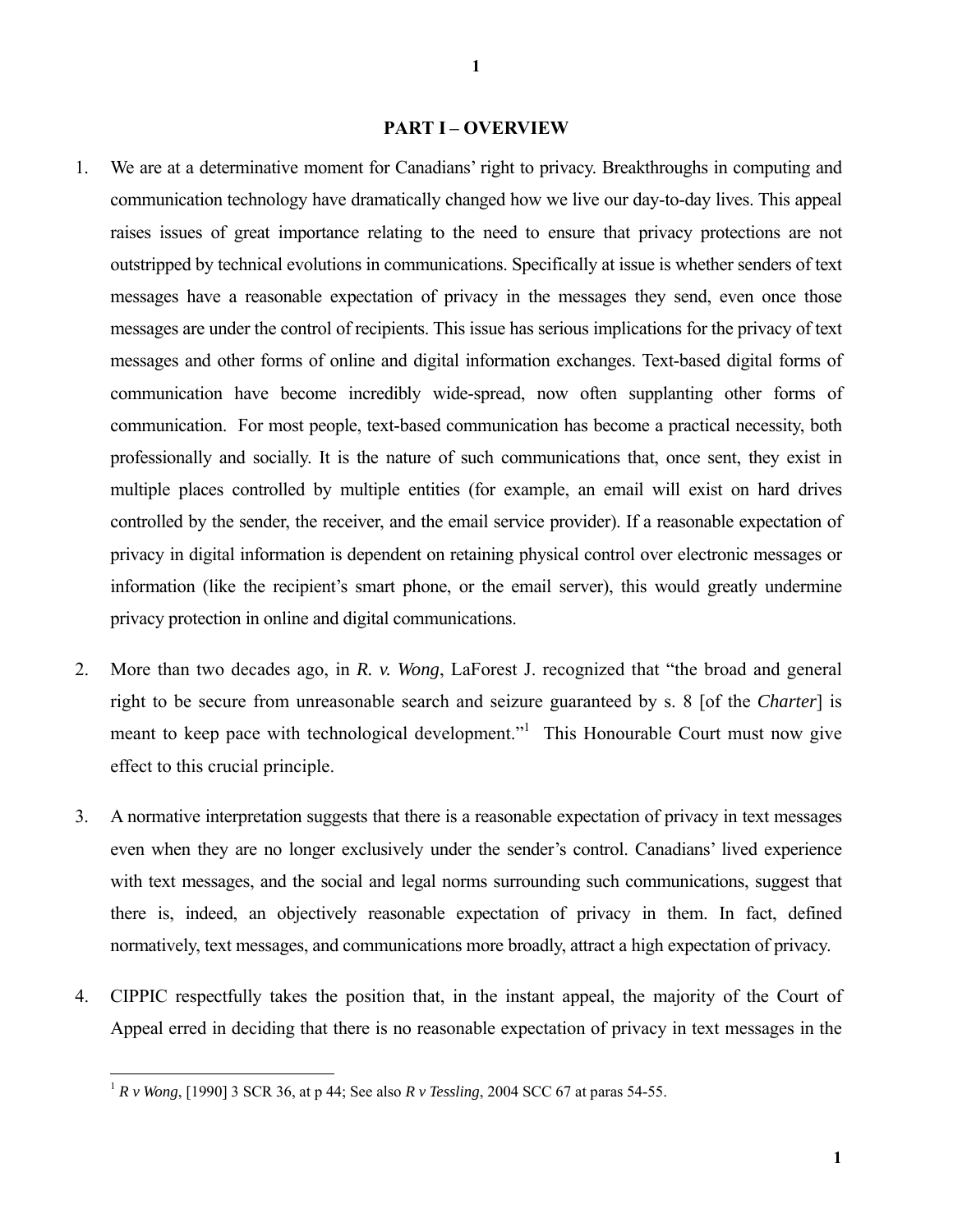hands of the recipient. Instead, CIPPIC submits that text messages, and communications more broadly, attract a high expectation of privacy. Its main submissions on point are: (1) that a normative approach, as opposed to a descriptive approach, must be employed and would result in recognition of a reasonable expectation of privacy in text messages, even in the hands of the recipient; (2) that the control-focused assessment of reasonable privacy expectations, or "riskanalysis," employed by the majority of the Court of Appeal is inconsistent with privacy expectations in modern text-based and other digital communications, and would result in arbitrary and unpredictable results on questions of privacy. The Samuelson-Glushko Canadian Internet Policy and Public Interest Clinic (CIPPIC) accepts the facts as summarized in the parties' facta.

# **PART II – POSITION ON APPELLANTS' QUESTIONS**

5. The Intervener respectfully submits that the Courts below erred in underestimating the high expectations of privacy that individuals retain in text-based communications sent to other individuals.

#### **PART III– STATEMENT OF ARGUMENT**

### **A. Assessing privacy expectations must be a normative exercise**

6. This Court has repeatedly recognized that the reasonable expectation of privacy standard is normative, not descriptive or empirical. The normative inquiry into the reasonableness of privacy expectations in a specific context is premised on questions "framed in broad and neutral terms."<sup>2</sup> This means that the assessment of reasonableness is "laden with value judgments which are made from the independent perspective of the reasonable and informed person who is concerned about the long-term consequences of government action for the protection of privacy."<sup>3</sup> The normative approach is flexible, values-driven, and purposive. It is informed by the values underpinning s. 8 of the *Charter*:

This court has long emphasized the need for a purposive approach to s.8 that emphasizes the protection of privacy as a prerequisite to individual security, self-fulfillment and autonomy as well as the maintenance of a thriving democratic society.<sup>4</sup>

Fundamentally, this requires asking what individuals *should* be able to expect in a free and democratic society, not what they currently  $do$  expect, as a question of fact.<sup>5</sup>

<sup>2</sup> *Wong*, *supra*; *R v Buhay*, 2003 SCC 30; *R v M(A),* 2008 SCC 19.

<sup>3</sup> *R v Patrick*, 2009 SCC 17, para 14; *R v Spencer,* 2014 SCC 43, para 18; *R v Tessling, supra*, para 42. 4 *Spencer, supra*, at para 15. 5

<sup>&</sup>lt;sup>5</sup> Helen Nissenbaum, "Privacy in Context: Technology, Policy and the Integrity of Social Life" (Stanford University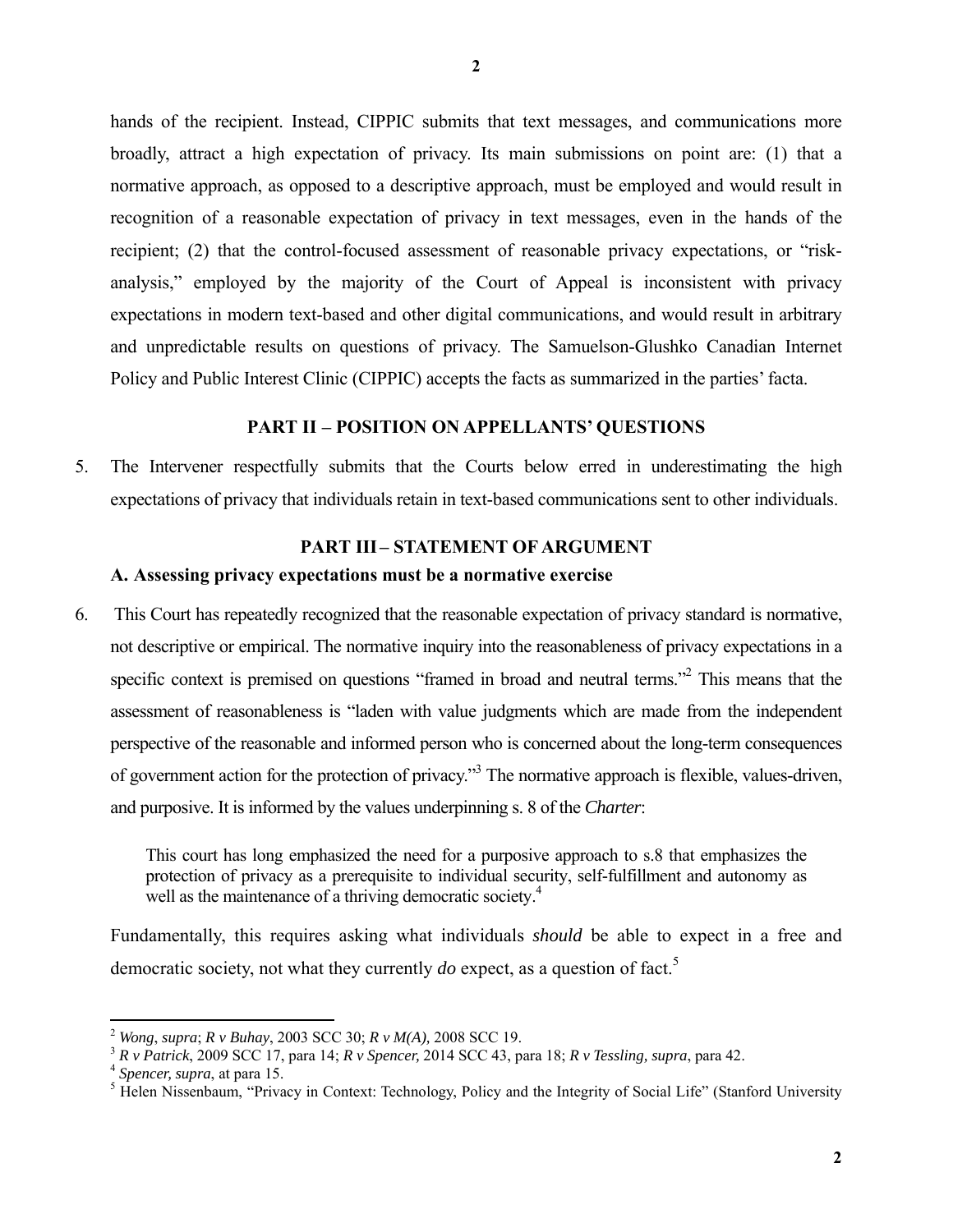- 7. Through its flexible and values-driven approach, the normative analysis is increasingly important in the context of rapidly evolving communications technologies. Without the purposive flexibility inherent in the normative approach, privacy may easily be overwhelmed by the rigid application of historic rules to modern state surveillance capabilities and communications delivery. Also, modern communications are often intermediated through several entities as part of the data transmission process. Each of these many intermediaries may exert control over communications, limiting the degree of privacy individuals can empirically expect, with far reaching consequences for privacy if it is defined descriptively rather than normatively.
- 8. The normative approach retains its flexibility and ability to evolve by focusing analysis on the 'totality of the circumstances.' Reasonable expectation of privacy is to be determined contextually<sup>7</sup> with reference to four factors: (1) the subject matter of the alleged search; (2) the claimant's interest in the subject matter of the search; (3) the claimant's subjective expectation of privacy; and (4) whether the subjective expectation is objectively reasonable, having regard to the totality of the circumstances and the normative approach.<sup>8</sup>

# **B. Normative analysis recognizes privacy in text-based communications**

# **(i) Identifying the subject matter of the search: text-based communications broadly**

9. The subject matter defining the privacy expectation in this case is SMS communications or text messages. Identifying the subject matter normatively requires a broad and purposive approach. CIPPIC submits that electronic communications in general and text messages in particular will tend to reveal intimate details about participants to the 'conversation.' While not every text message will be so revealing, many will. Focusing on the mundane nature of the specific messages captured by the search at issue, while ignoring the deeply private nature of electronic communications in general, demonstrates a reductionist approach to the subject matter analysis.<sup>10</sup>

Press, 2010), pp 233-4.

 $\frac{6}{7}$  *Wong, supra, p.* 44<br> $\frac{7}{7}$  *Tessling, supra, at para.* 31

<sup>8</sup> *Spencer, supra*, at para. 18

<sup>9</sup> *R v Rogers Communications*, 2016 ONSC 70, para. 20

<sup>&</sup>lt;sup>10</sup> The majority of the Court of Appeal in the instant case (*R v Marakah*, 2016 ONCA 542 [Marakah, ONCA]), para 63, held: "we are not dealing with deeply personal, intimate details going to the appellant's biographical core. Here, we are talking about text messages . . . that reveal no more than what the messages contained – discussions regarding the trafficking of firearms." With respect, this flies in the face of the holding in *Spencer, supra* at paras 25-26 and 31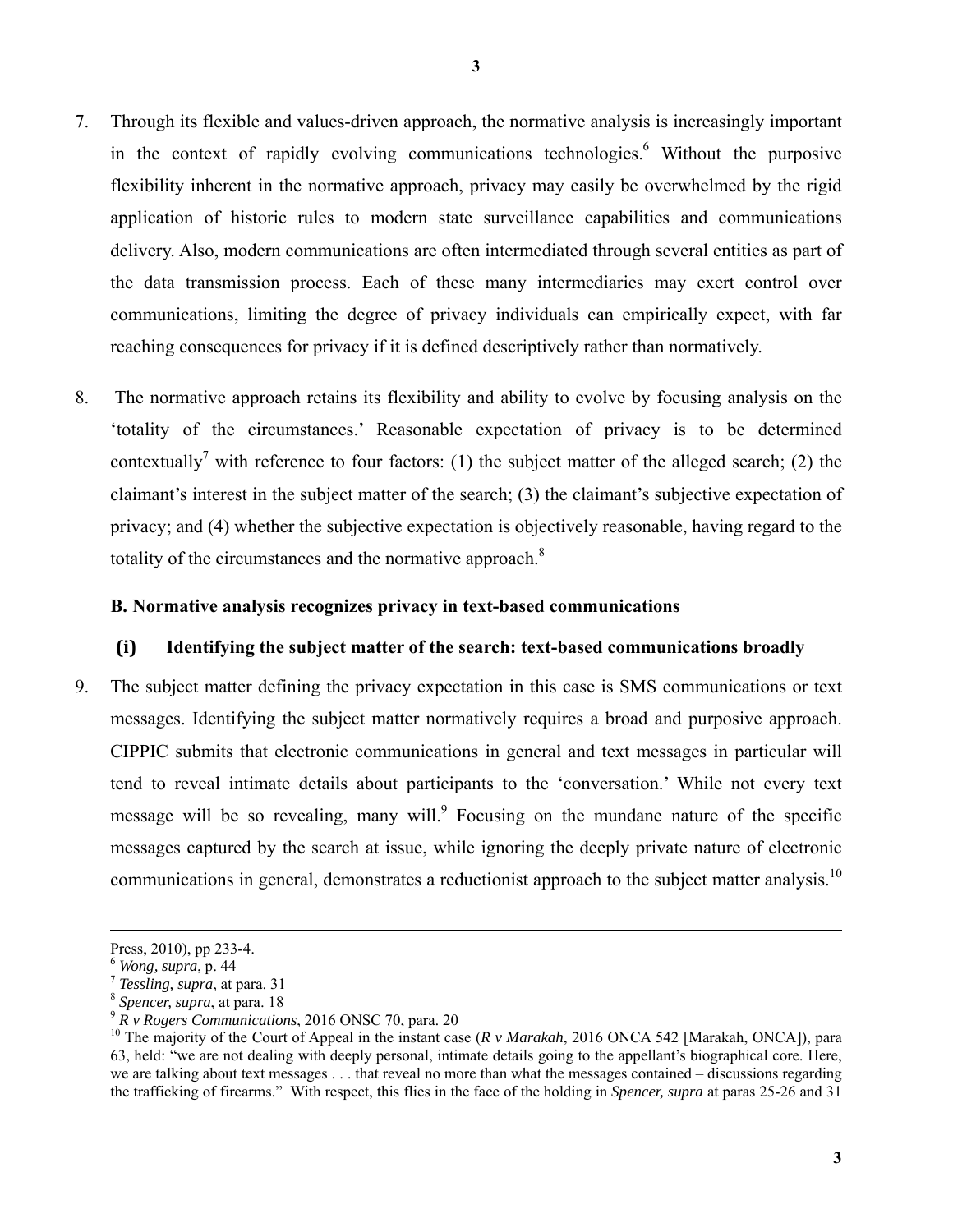Adopting such a reductionist approach obscures the relevant context, namely the broader social value of electronic communications in general and of the text messaging activity at issue here. The broader purposive approach adopted by this Honourable Court in *Spencer*, is an approach that links the particular subject matter at issue to the larger context. That approach favours general recognition of electronic communications and text messages as deeply private subject matter, because these will tend to reveal intimate details relating to the conversants.<sup>11</sup>

#### **(ii) Nature of the potentially compromised privacy interest: deeply private communications**

- 10. Identifying the compromised privacy interest does not "depend on whether, in the particular case, privacy shelters legal or illegal activity. The analysis turns on the privacy of the area or the thing being searched and the impact of the search on its target, not the legal or illegal nature of the items sought."<sup>12</sup> While the record in this case only factually involves criminal communications, the appropriate context for consideration of the claimant's interest in the subject matter of the search is not "discussions regarding the trafficking of firearms."<sup>13</sup> The appropriate context, normatively construed, is whether individuals can expect privacy in text messaging.
- 11. Further, the normative approach requires a contextualized consideration of privacy as secrecy, control, and anonymity.<sup>14</sup> The concept of privacy as control is especially relevant in this appeal, given the technological reality that confidentiality and control over digital text-based messages is necessarily ceded to the recipient and also to multiple intermediaries (for example, the telecommunications provider) to facilitate delivery. As a result, the normative approach requires that control and secrecy must be considered in a layered and contextual way, rather than in an 'all or nothing' manner.<sup>15</sup> Ceding control of information to another individual, <sup>16</sup> company,<sup>17</sup> or the

that the subject matter of the search comprehends not only the information sought, but also what that information may further reveal: "[I]n characterizing the subject matter of the alleged search, it is important to look beyond the "mundane" subscriber information such as name and address. The potential of that information to reveal intimate details of the lifestyle and personal choices of the individual must also be considered."<br><sup>11</sup> *R v Duarte*, [1990] 1 SCR 30.<br><sup>12</sup> *Spencer, supra*, para 36; *Wong, supra*<br><sup>13</sup> *Marakah ONCA, supra*, para 63

<sup>13</sup> *Marakah ONCA*, *supra*, para. 63 14 *Spencer, supra*, paras 36 - 51

<sup>&</sup>lt;sup>15</sup>  $\hat{R}$  v Quesnelle, 2014 SCC 46, paras. 37–44 : "It bears repeating that privacy is not an all or nothing concept; rather, "[p]rivacy interests in modern society include the reasonable expectation that private information will remain confidential to the persons to whom and restricted to the purposes for which it was divulged" .... Consequently, the fact that information about a person has been disclosed to a third party does not destroy that person's privacy interests. Because the contents of occurrence reports will be disclosed under *certain* circumstances does not mean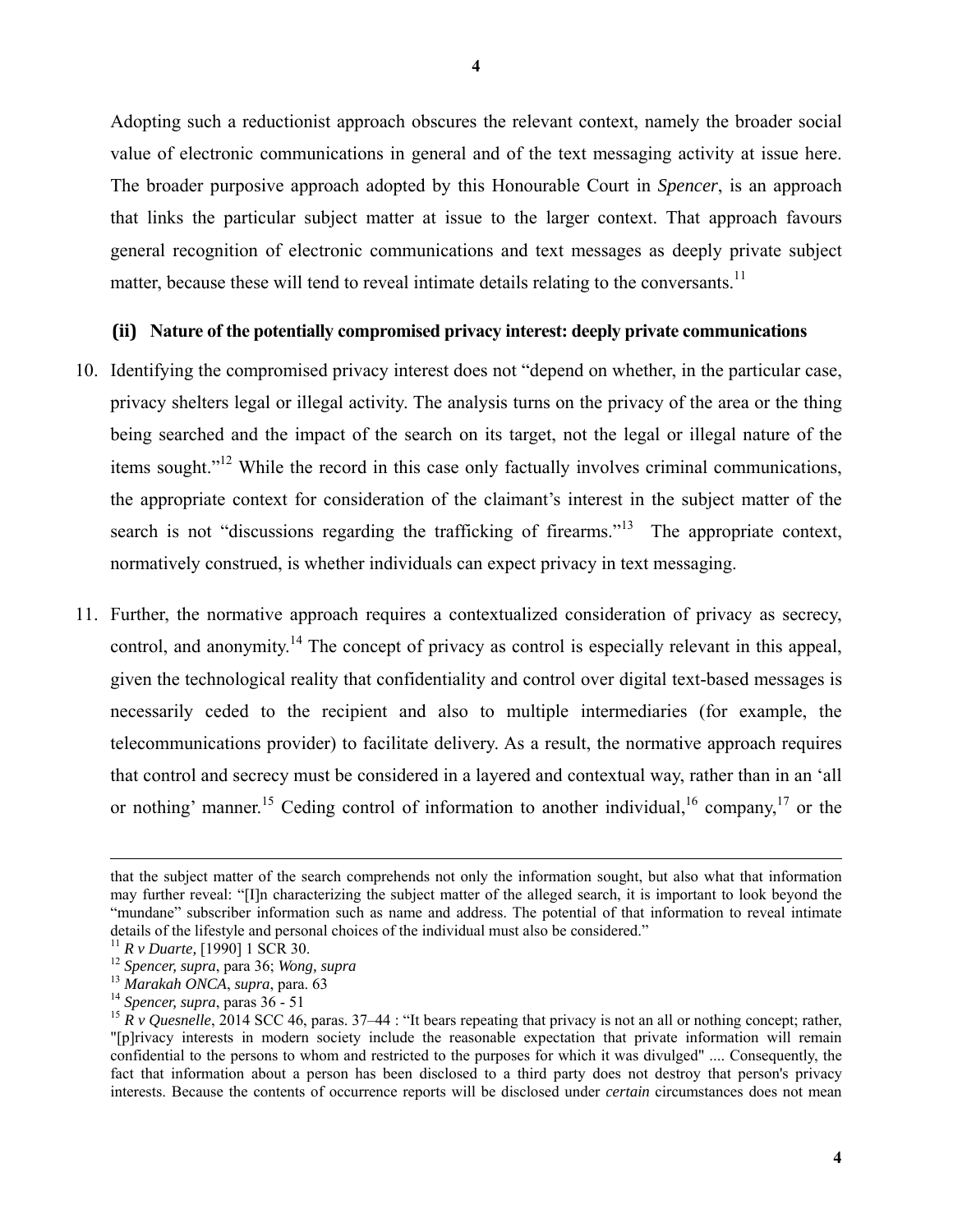state,<sup>18</sup> for one purpose is not the same as ceding control of that information for all other purposes. In particular, ceding control of communications such as text messages to another individual is not synonymous with ceding control of that information to the state.<sup>19</sup>

- 12. CIPPIC takes the position that the majority of the Court of Appeal erred in deciding that the Appellant did not have a reasonable expectation of privacy in his messages in the co-accused's phone, largely because the Appellant could not control what the co-accused did with that phone or the messages on it.<sup>20</sup> With respect, this holding is contrary to the weight of Canadian jurisprudence, and flies in the face of how text-based communication is conceived of in contemporary society.
- 13. The majority's focus on the sender's loss of control employs the risk analysis that this Court rejected in *R v Duarte*, at paras. 21-2:

The rationale for regulating the power of the state to record communications that their originator expects will not be intercepted by anyone other than the person intended by the originator to receive it ... has nothing to do with protecting individuals from the threat that their interlocutors will divulge communications that are meant to be private. No set of laws could immunize us from that risk. Rather, the regulation of electronic surveillance protects us from a risk of a different order, i.e. not the risk that someone will repeat our words but the much more insidious danger inherent in allowing the state, in its unfettered discretion, to record and transmit our words.

The reason for this protection is the realization that if the state were free, at its sole discretion, to make permanent electronic recordings of our private communications, there would be no meaningful residuum to our right to live our lives free from surveillance. The very efficacy of electronic surveillance is such that it has the potential ... to annihilate any expectation that our communications will remain private. A society which exposed us, at the whim of the state, to the risk of having a permanent electronic recording made of our words every time we opened our mouths might be superbly equipped to fight crime, but would be one in which privacy no longer had any meaning. $21$ 

14. The *Marakah* majority distinguished the privacy issues here from those at play in *Duarte.* They held

that there is not a reasonable expectation of privacy in those records." Helen Nissenbaum, "Privacy in Context: Technology, Policy and the Integrity of Social Life" (2010) Stanford University Press, pp 233-4.

<sup>16</sup> *Duarte*, *supra*, paras 30 - 32

<sup>&</sup>lt;sup>17</sup> Spencer, supra, stands for the proposition that subscriber information fully under the control of the ISP remains highly private in light of anonymous online browsing of the subscriber.

<sup>&</sup>lt;sup>18</sup>  $R$  *v* Quesnelle, 2014 SCC 46, paras 37 – 44, ("Because the contents of occurrence reports will be disclosed [by the state] under certain circumstances does not mean that there is not a reasonable expectation of privacy in those records.").<br><sup>19</sup> Duarte, supra.

<sup>19</sup> *Duarte*, *supra*. 20 *Marakah*, *ONCA*, *supra*, paras 63-4 21 *Duarte*, *supra*.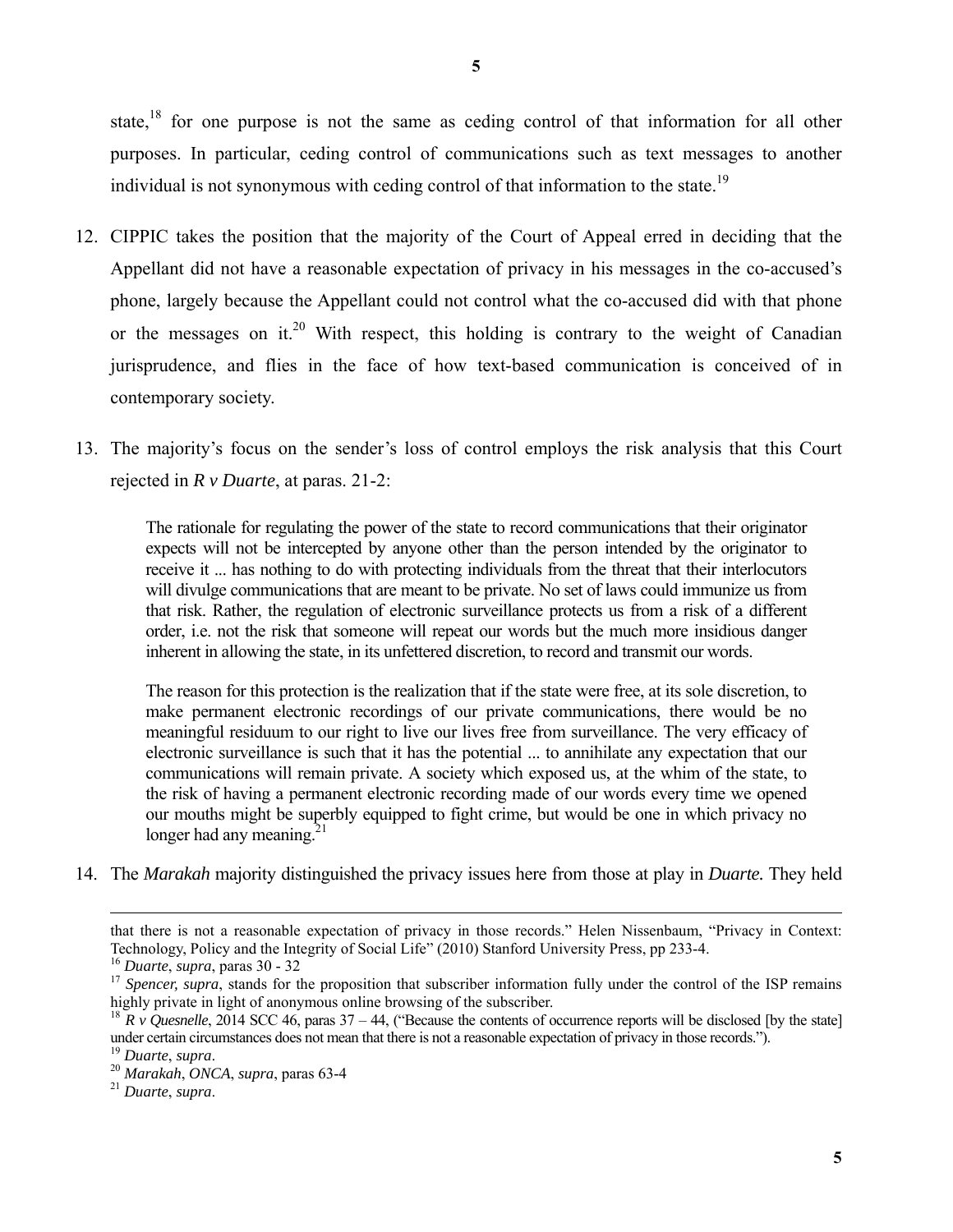that the issue in *Duarte* was the surreptitious creation of recordings by law enforcement where none otherwise existed. By contrast, text messages themselves already exist as a record of a communication.<sup>22</sup> The majority held that in choosing to communicate by text message, the Appellant used a medium that "necessarily creates a permanent record over which he had no control, $\frac{1}{2}$ " which led to a diminished reasonable expectation of privacy. By focussing its analysis on the creation of the record of the communication, rather than on the nature of the communication itself, the *Marakah* majority missed what is essential to the expectation of privacy. It is the individual's expectation that agents of the State will not read/see/hear their communication that is determinative of privacy. Whether the State creates or merely seizes an existing communication is a detail that responds to the modality of the communication, but not to its essence.

- 15. Moreover, the majority's view that individuals can "choose" not to engage in text-based communication if they want privacy is, with respect, not reflective of the reality of communicating in contemporary society. In order to meaningfully participate in *our world*, one must in fact engage in text-based communication. The "choice" between a horse-drawn carriage and a car is no real choice after Henry Ford popularly priced the Model  $T<sup>24</sup>$  Similarly, the "choice" to opt out of texting to maintain privacy is not a real choice for the vast majority of Canadians in 2017. Additionally, if the vast majority of society engages in, and expects others to engage in, text-based communications, a standard that eliminates privacy interests on the basis that one in fact engages in text-based communications cannot be a normatively appropriate one.
- 16. Another key issue in its assessment of privacy as control is that the majority of the Court below imagines communication primarily from a proprietary or territorial perspective, focusing on where the private communication is located or stored. The majority sees communication narrowly as an act of depositing items in someone else's property (like a drawer), thereby relinquishing control over the communication. Because Mr. Marakah had no access to, or control over, the coaccused's phone, the majority held that he could not have a reasonable expectation of privacy in

<sup>22</sup> *Marakah*, *ONCA*, *supra*, paras 80-82

<sup>&</sup>lt;sup>24</sup> An analogy may be helpfully drawn here to Iacobucci's comments in his majority decision in  $R v$  White, [1999] 2 SCR 417 at para 55, describing driving a motor vehicle as activity that is "not freely undertaken in precisely the same way as one is free to participate in a regulated industry such as the commercial fishery" but as something that is "often a necessity of life."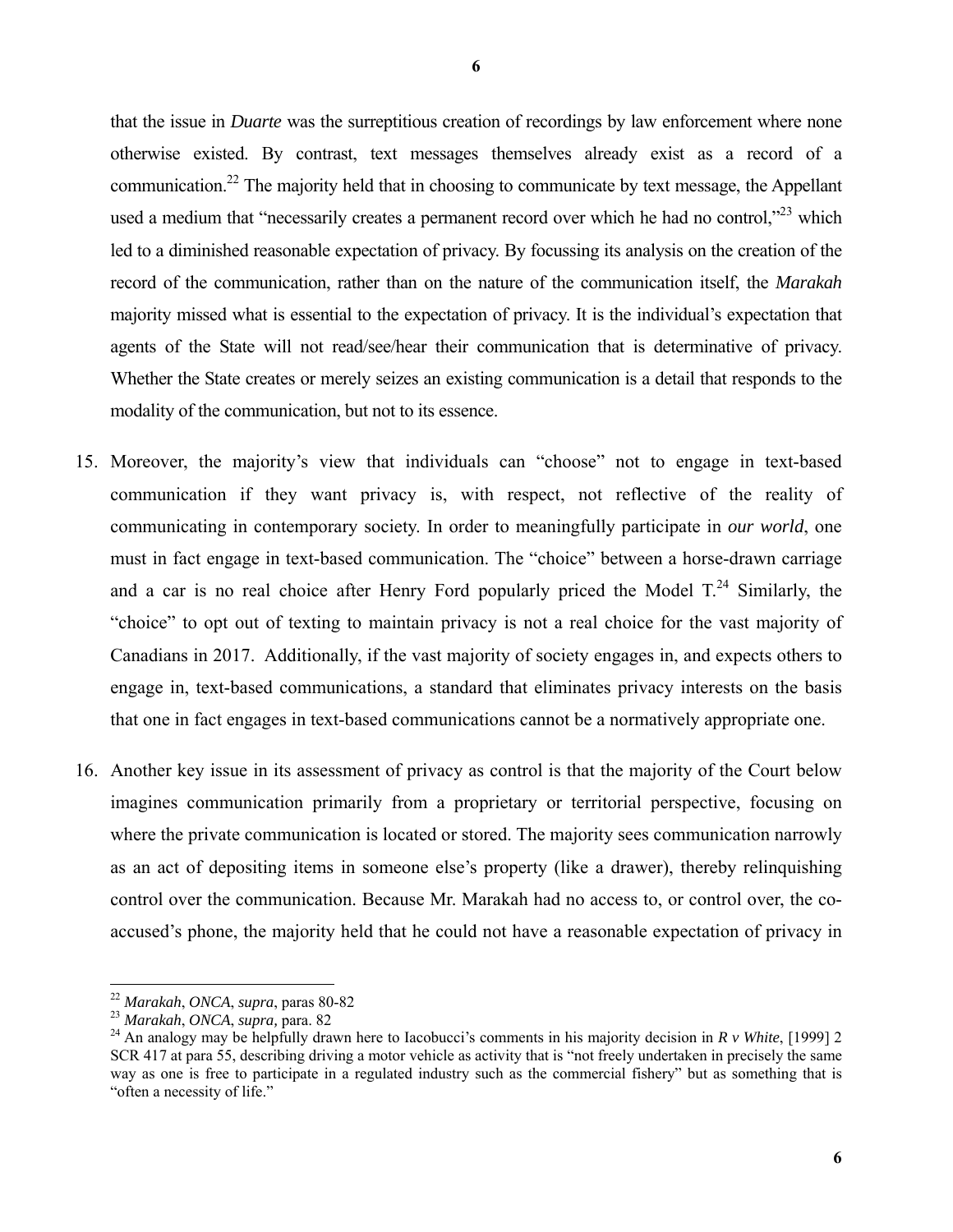its contents. However, this Court has eschewed property-focused approaches to its analysis of privacy, holding in *Hunter v Southam* that section 8 protects "people, not places."<sup>25</sup> This Court moved further from a property-based analysis of privacy in considering contemporary forms of communication in *R v Vu*, <sup>26</sup> *R v Morelli*, *<sup>27</sup> R v Cole*, 28 and *R v Fearon.*<sup>29</sup>

- 17. In *Vu*, for example, the Court decided that traditional search warrants of physical places are insufficient to encompass searches of computers because "[t]he privacy interests implicated by computer searches are markedly different from those at stake in searches of receptacles such as cupboards and filing cabinets."30 Similarly, in *Cole*, the Supreme Court found the accused's employer's ownership and ultimately control of the laptop on which he had deposited personal information was not determinative of the question of privacy. The crucial holding arising from this jurisprudence is that digital information about individuals transcends the boundaries of physical space or physical objects. One does not need to own the storage box to have a privacy interest in the information inside. This is especially true of digital communication where the medium used necessarily creates copies of the same information in different places, without touching the essential character of the content of the communication. It is unhelpful to focus exclusively on the storage space and who controls it.
- 18. By focussing on ownership and control of property in physical space, the majority in this case in effect set a general default presumption that text-based communication does not attract a reasonable expectation of privacy. This is because, in the vast majority of text-based communications, the receiver of the communication will retain a written record not accessible to, or controllable by, the sender. A purely control-focused approach to reasonable expectation of privacy, as employed by the Marakah majority, suggests that we can only use technology to exchange information with each other by sacrificing our privacy.
- 19. With respect, this cannot be correct. The mass adoption of modern communication tools should not destroy the aspirational paradigm long subscribed to by Canadian courts: individuals have a

<sup>25</sup> *Hunter v Southam, supra*, p 159.

<sup>26</sup> *R v Vu*, 2013 SCC 60.

<sup>27</sup> *R v Morelli,* 2010 SCC 8.

<sup>28</sup> *R v Cole*, 2012 SCC 53.

<sup>29</sup> *R v Fearon,* 2014 SCC 77.

<sup>30</sup> *Vu, supra*, at paras 24, 40–45.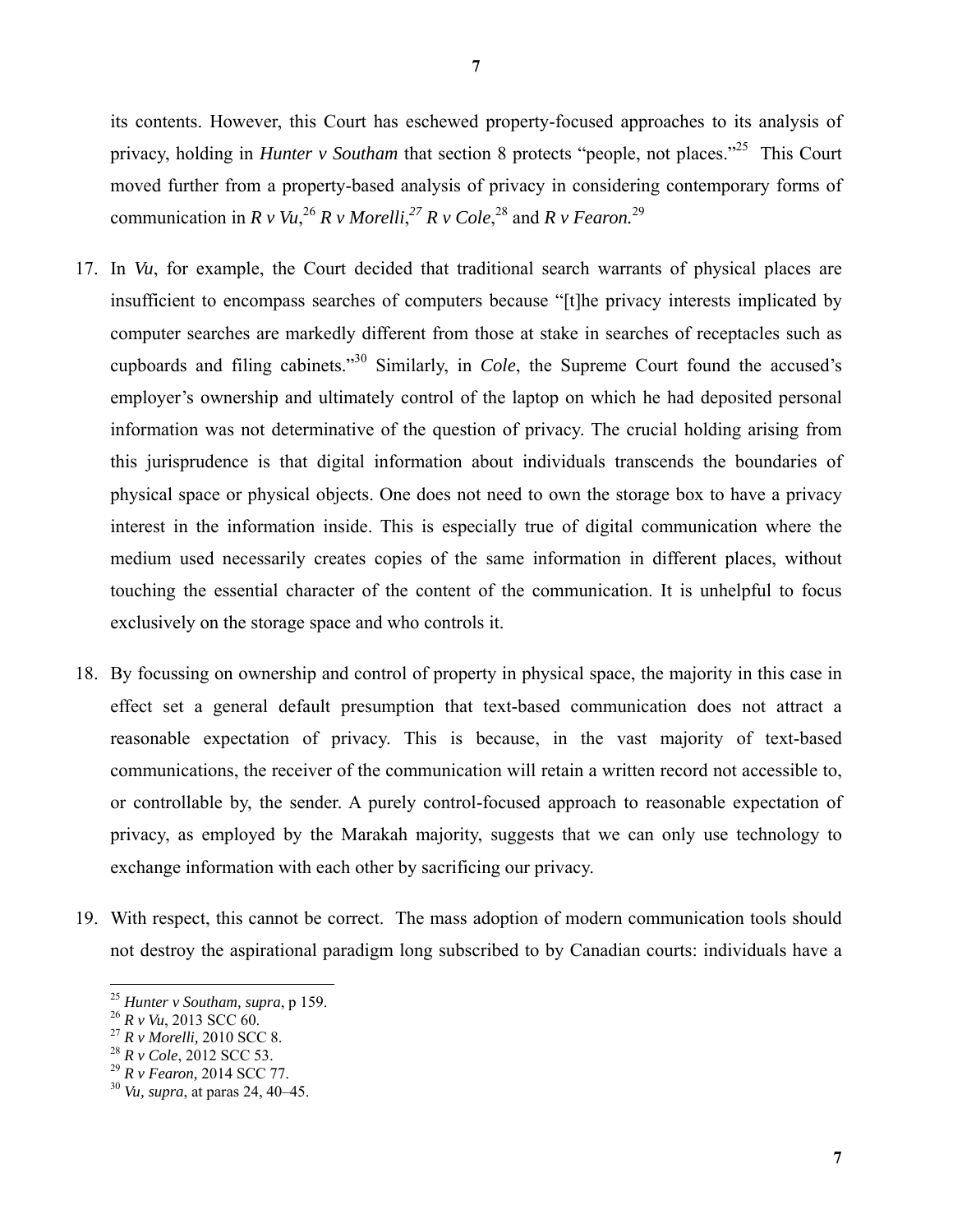right to self-determine with whom they share information about themselves. Even in our digital age, there needs to be room for individuals to live, operate, and communicate privately. The loss of 'control' vis-à-vis text recipients does not diminish the high level of privacy engaged in textbased forms of digital communication.

# **(iii) Expectations of privacy in text-based digital messages are objectively reasonable**

20. The normative approach to determining reasonable expectations of privacy requires the court to focus on contemporary social norms surrounding text-based communications and the relationships, intentions, and expectations of the parties who are communicating. In this case, text-based digital communications (SMS, email) have been very widely adopted and their use is widespread.<sup>31</sup> In fact, voice-based communications are being supplanted in prominence by textbased conversations that convey at least the same level of information. There is growing recognition that for many, especially the young, texting has replaced traditional voice communications in many instances.32 This trend was recognized by Justice Abella in *R. v. Telus*: "text messaging has become an increasingly popular form of communication . . . bear[ing] several hallmarks of traditional voice communication."<sup>33</sup> Indeed, text messaging has become an embedded part of our daily lives. This embeddedness transforms text messaging into a 'running conversation' that captures most aspects of our daily activities:<sup>34</sup>

SMS – with its relative simplicity and ease of use, SMS continues to grow in popularity, especially with people aged 15 to 25 and for NGOs and grassroots organizations. Bypassing email and Instant messaging, text messaging has become an integral part of daily lives across the world. Many communication applications have embedded direct-to-SMS functionality.<sup>35</sup>

21. The nature of most text-based communications is itself indicative of contemporary social norms and

<sup>&</sup>lt;sup>31</sup> As early as 2005, 80 per cent of Canadian children in grade nine and older said that they used instant messaging every day, and  $80 - 83$  per cent of girls and  $54 - 61$  per cent of boys said instant messaging was their preferred online activity. See Valerie Steeves, "Young Canadians in a Wired World, Phase II: Trends and Recommendations" (Ottawa: MediaSmarts, 2005), 7 <http://mediasmarts.ca/sites/mediasmarts/files/pdfs/publication-reoirt/full/YCWWII-trendsrecomm.pdf>

<sup>&</sup>lt;sup>32</sup> See, for example, Jeffrey Kluger, "We Never Talk Any More: The Problem With Text Messaging", August 21, 2012, CNN.com, <http://www.cnn.com/2012/08/31/tech/mobile/problem-text-messaging-oms/>.

<sup>33</sup> *R v Telus Communications Co*, 2013 SCC 16, per Abella J, concurring.

<sup>&</sup>lt;sup>34</sup> D. Gilbert, I. Kerr & J. McGill, "The Medium is the Message: Personal Privacy and the Forced Marriage of Police and Telecommunications Providers," (2007) 51(4) Crim LQ 469.

<sup>&</sup>lt;sup>35</sup> OECD & ITU, M-Government, "Mobile Technologies for Responsive Governments and Connected Societies, 2011", Chapter 5, p 82; Canadian Bar Association, "Submission on Lawful Access – Consultation Document," December 2002, pp 3-4.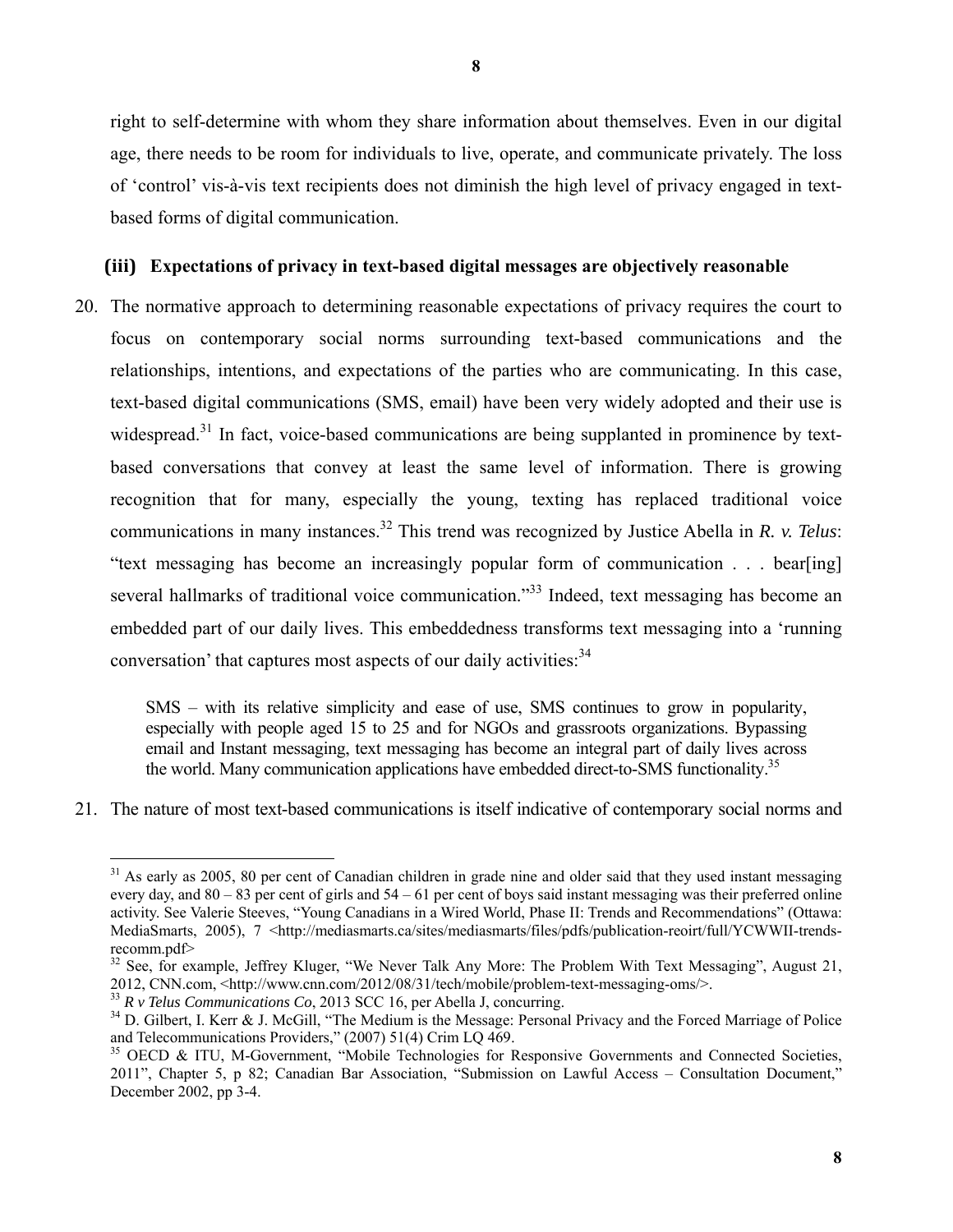expectations surrounding privacy. Most text messages are short. The language used is typically informal, often consisting of slang and other shorthand texting expressions including abbreviations, acronyms, emojis, gifs, etc. There is a form of texting vernacular, an informal patois, that makes clear that texted communications are generally not intended to be shared in the public sphere. Instead, text messages are private conversations between the sender and the receiver.

22. Examining the lived experience of Canadians with text-based communication, and current social norms, properly leads to the conclusion that there is an objectively reasonable expectation of privacy in such communications. This was correctly recognized by the British Columbia Court of Appeal in *R. v. Pellucco* and *R. v. Craig*: 36

. . . text messaging has much in common with telephone conversations. It is typically carried out between two individuals. While a written record of the text conversation is produced, it is not usual for the conversation to be printed or archived, or forwarded to others. In ordinary circumstances, the sender and recipient expect the record to be transitory, and not to be shared.

While there will be situations in which the content of the text message or the situation negative these ordinary expectations, it seems to me that **the social norm is to expect that text messages remain private communications between the sender and recipient** [emphasis added].

23. With respect, the majority of the Court of Appeal erred in this case in holding, at para 71, that there is "a lack of empirical evidence to support a conclusion that senders of text messages have a presumptively reasonable expectation, from an objective standpoint, that their text messages will remain private in the hands of the recipient." To so hold is to adopt a descriptive rather than a normative approach to defining the private sphere. In deciding whether an expectation of privacy is objectively reasonable, judges are not called upon to conduct or consider large-scale opinion research or hear expert opinion on point. Instead they are called upon to perform the task of considering, normatively, what the scope of the private sphere should be over the long-term, given the recognized importance of a robust concept of privacy to individual self-expression, democracy, and freedom.<sup>37</sup> The normative inquiry asks the judge to examine not only what is, but what ought to be. Professor Nissenbaum described this judicial function as follows:

As with other 'reasonable person' doctrines, it has a built-in but not immediately obvious normative requirement because it calls on judges and other decision makers to determine,

<sup>36</sup> *R v Pelucco*, 2015 BCCA 370, paras 64, 65; *R v Craig*, 2016 BCCA 154, paras 117-121

<sup>37</sup> *Hunter v Southam Inc*, [1984] 2 SCR 145; *R v Duarte*, [1990] 1 SCR 30; *R v Wong,* [1990] 3 SCR 36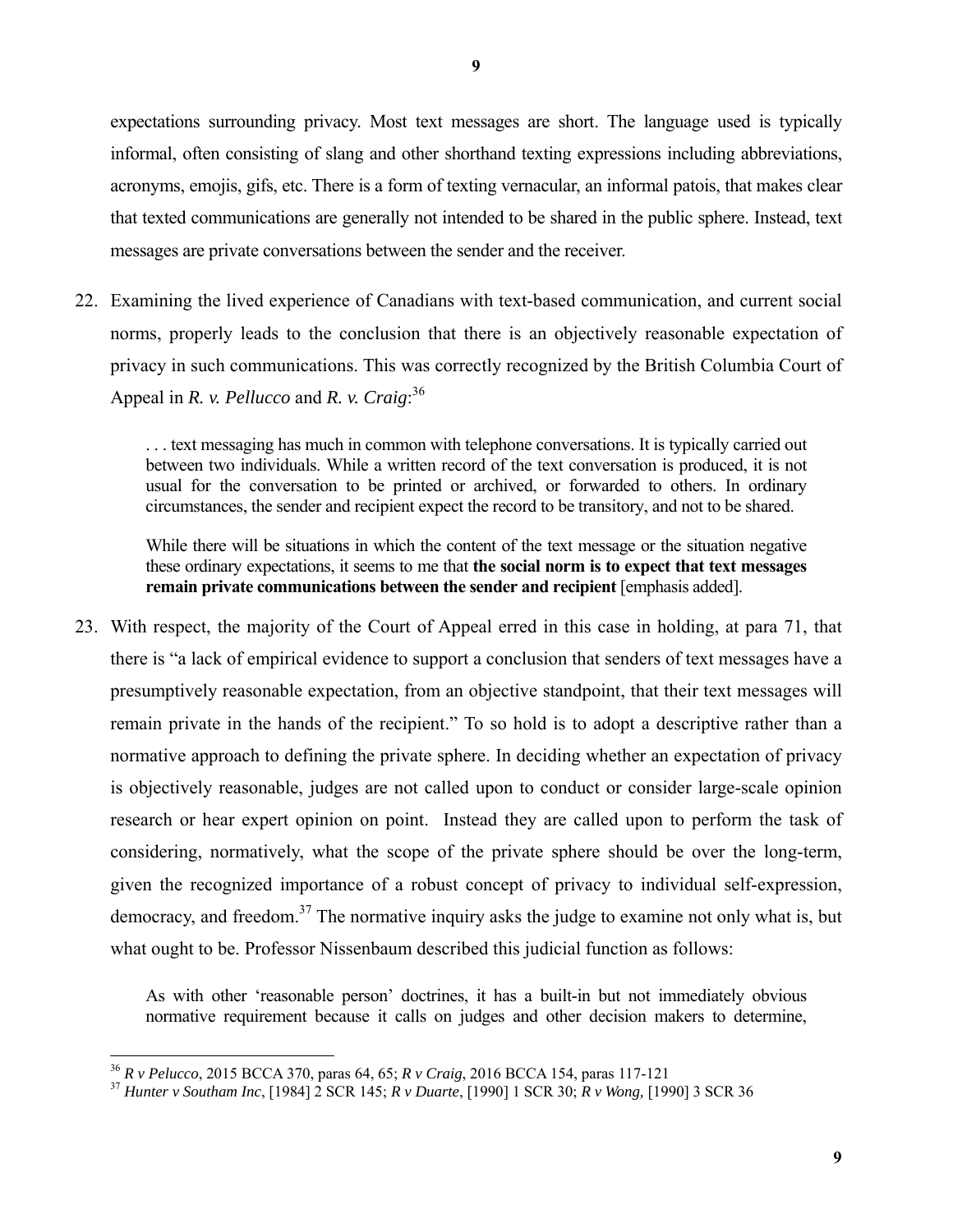**10** 

factually, not only that there is an expectation but that it is a reasonable one. Because we do not imagine that judges and decision makers will quickly conduct large-scale surveys or observations to determine what is reasonable in each particular case of decision before them, we assume they apply wisdom and discretion to *define* what is reasonable. ... A judge may establish that an expectation in relation to a certain activity or practice is reasonable by pointing out that the activity in question is commonplace.

... To say that an expectation of privacy is reasonable in the practice is commonplace, of course, is to hide at least two of the determinations, requiring wisdom and discretion, that judges (or other decision makers) must make. One is normative, for surely no matter how common certain actions or practices are, one should be able to depend on judges not to blindly sanction them if they are morally or legally questionable. ... It is on the second of the two that I wish to focus: judges must make the determination that the actions or practices in question are analogous or similar enough to previous actions or practices for these predecessors to inform their assessments of reasonable expectation. ... To determine that an action under consideration violated a person's reasonable expectation of privacy, a judge must be satisfied that the action is similar enough to, or of the same type as, or analogous to, other actions that society deems a violation of privacy.<sup>38</sup>

24. Employing Professor Nissenbaum's approach, CIPPIC submits that there is a reasonable expectation of privacy in text-based communications because they are commonplace; analogous to voice conversations on the telephone, an activity already recognized as attracting a high expectation of privacy as recognized by this Honourable Court in *TELUS*; and not morally or legally questionable. Text-based communications attract a reasonable expectation of privacy regardless of where the digital message happens to be located at the time of the search. Communication in our digital era should be considered an activity, not an artifact. From the moment we hit send, our communication exists in at least two or three places at the same time. The modalities of digital communication do not change the inherently private nature of the activity of communication between two people.

# **PART IV – COSTS**

25. The intervener will not seek costs and asks that no costs be awarded against it.

 $\overline{a}$ 

# **PART V – ORDER SOUGHT**

26. The intervener respectfully requests that its submissions be considered in resolving this appeal, and that it be granted the right to present oral arguments at the hearing of this matter.

<sup>&</sup>lt;sup>38</sup> Helen Nissenbaum, "Privacy in Context: Technology, Policy and the Integrity of Social Life" (2010) Stanford University Press, pp. 233-4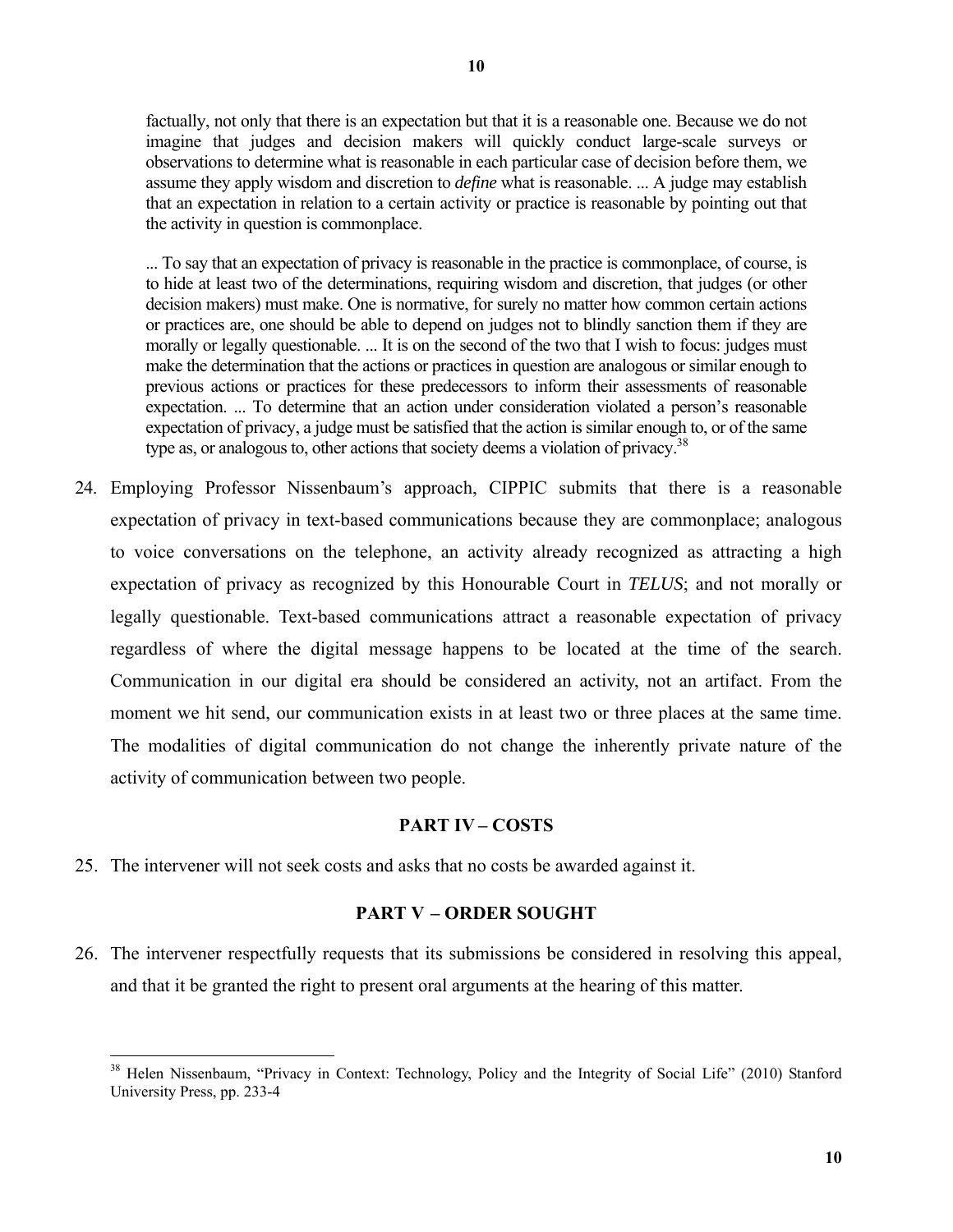ALL OF WHICH IS RESPECTFULLY SUBMITTED this 26<sup>h</sup> day of February, 2017

**Jill R Presser** 

**Presser Barristers** 116 Simcoe Street, Suite 116 Toronto, Ontario, M5H 4E2

Tel: (416)586-0330 Fax: (416) 596-2597 Email: presser@presserlaw.ca

**Tamir Israel** Ä

Samuelson Glushko Canadian Internet Policy and Public Interest Clinic (CIPPIC) University of Ottawa, Faculty of Law, CML FTX 102, 57 Louis Pasteur Street Ottawa, ON, K1N 6N5

Tel: (613) 562-5800 ext 2914 Fax: (613) 562-5417 Email: tisrael@cippic.ca

Counsel for the Intervener, Samuelson-Glushko Canadian Integnet Policy and Public **Interest Clinic (CIPPIC)**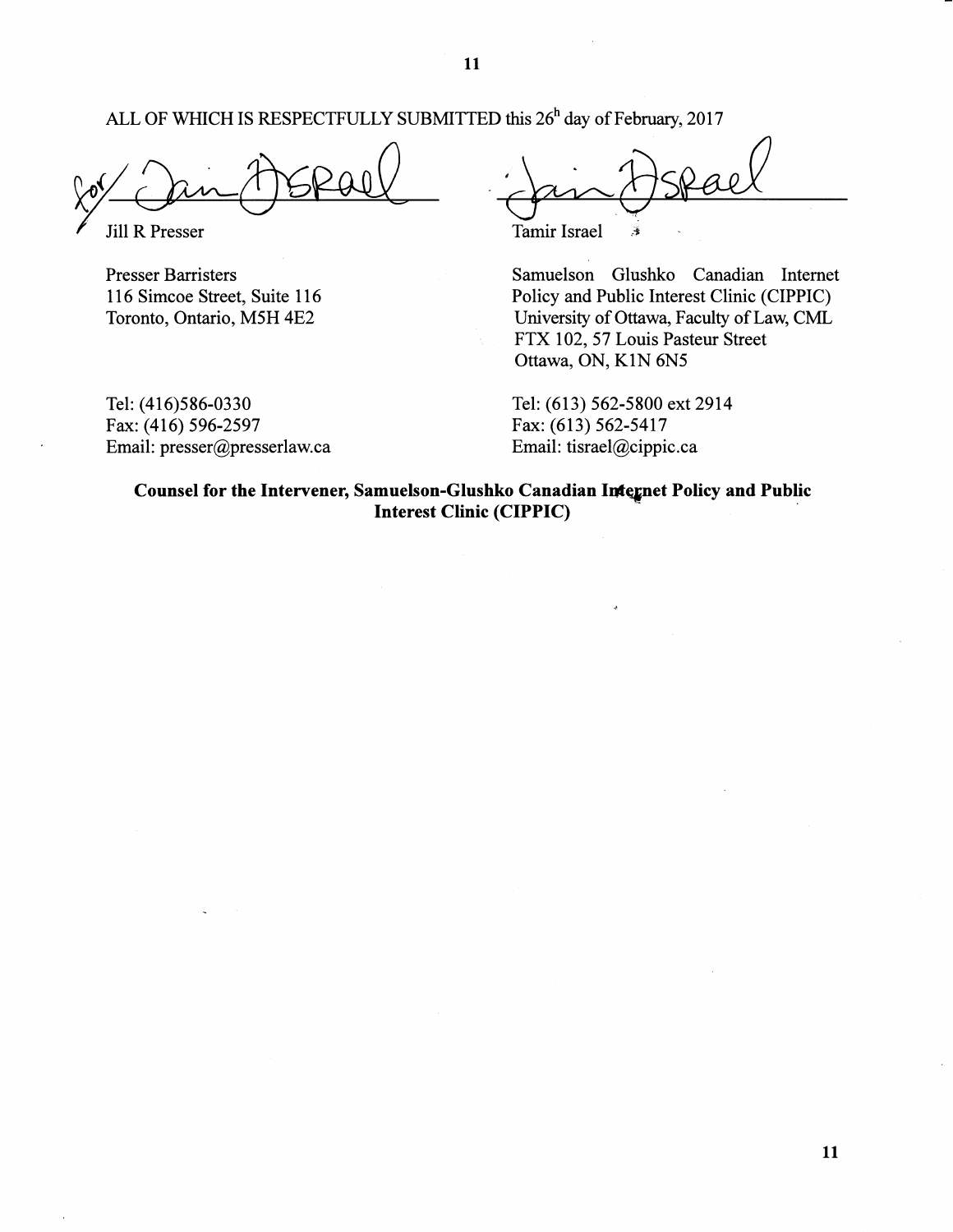| <b>Authority</b><br><b>Reference in Factum</b> |                                                                                                                                                                                                                  |                     |
|------------------------------------------------|------------------------------------------------------------------------------------------------------------------------------------------------------------------------------------------------------------------|---------------------|
|                                                | <b>Cases</b>                                                                                                                                                                                                     |                     |
| 1                                              | Hunter v Southam Inc, [1984] 2 SCR 145                                                                                                                                                                           | 16, 23              |
| $\overline{2}$                                 | R v Buhay, [2003] 1 SCR 631, 2003 SCC 30                                                                                                                                                                         | 6                   |
| 3                                              | R v Cole, [2012] 3 SCR 34, 2012 SCC 53                                                                                                                                                                           | 16                  |
| $\overline{4}$                                 | $R$ v Craig, 2016 BCCA 154                                                                                                                                                                                       | 22                  |
| 5                                              | <i>R v Duarte</i> , [1990] 1 SCR 30                                                                                                                                                                              | 9, 11,<br>13, 23    |
| 6                                              | <i>R v Fearon</i> , [2014] 3 SCR 621, 2014 SCC 77                                                                                                                                                                | 16                  |
| 7                                              | R v M(A), [2008] 1 SCR 569, 2008 SCC 19                                                                                                                                                                          | 6                   |
| 8                                              | R v Marakah, 2016 ONCA 542                                                                                                                                                                                       | 9-10, 12,<br>14, 23 |
| 9                                              | R v Morelli, [2010] 1 SCR 253, 2010 SCC 8                                                                                                                                                                        | 16                  |
| 10                                             | R v Patrick, [2009] 1 SCR 579, 2009 SCC 17                                                                                                                                                                       | 6                   |
| 11                                             | $R$ v Pelucco, 2015 BCCA 370                                                                                                                                                                                     | 22                  |
| 12                                             | R v Quesnelle, [2014] 2 SCR 390, 2014 SCC 46                                                                                                                                                                     | 11, 23              |
| 13                                             | R v Rogers Communications, 2016 ONSC 70                                                                                                                                                                          | 9                   |
| 14                                             | R v Spencer, [2014] 2 SCR 212, 2014 SCC 43                                                                                                                                                                       | $6, 8-11$           |
| 15                                             | <i>R v Tessling</i> , [2004] 3 SCR 432, 2004 SCC 67                                                                                                                                                              | 2, 6, 8             |
| 16                                             | R v TELUS Communications Co, [2013] 2 SCR 3, 2013 SCC 16                                                                                                                                                         | 20                  |
| 17                                             | <i>R v Vu</i> , [2013] 3 SCR 657, 2013 SCC 60                                                                                                                                                                    | $16-17$             |
| 18                                             | R v White, [1999] 2 SCR 417                                                                                                                                                                                      | 15                  |
| 19                                             | R v Wong, [1990] 3 SCR 36                                                                                                                                                                                        | $2, 6-7,$<br>10, 23 |
|                                                | <b>Academic</b>                                                                                                                                                                                                  |                     |
| 20                                             | Canadian Bar Association, "Submission on Lawful Access – Consultation Document,"<br>December 2002, <http: cmspages="" getfile.aspx?guid="59720fc6-37fe-&lt;br" www.cba.org="">4f46-8380-32b8fb8efe7b&gt;</http:> | 20                  |
| 21                                             | Daphne Gilbert, Ian R. Kerr & Jena McGill, "The Medium is the Message:<br>Personal Privacy and the Forced Marriage of Police and Telecommunications                                                              | 20                  |

# **PART VI – TABLE OF AUTHORITIES**